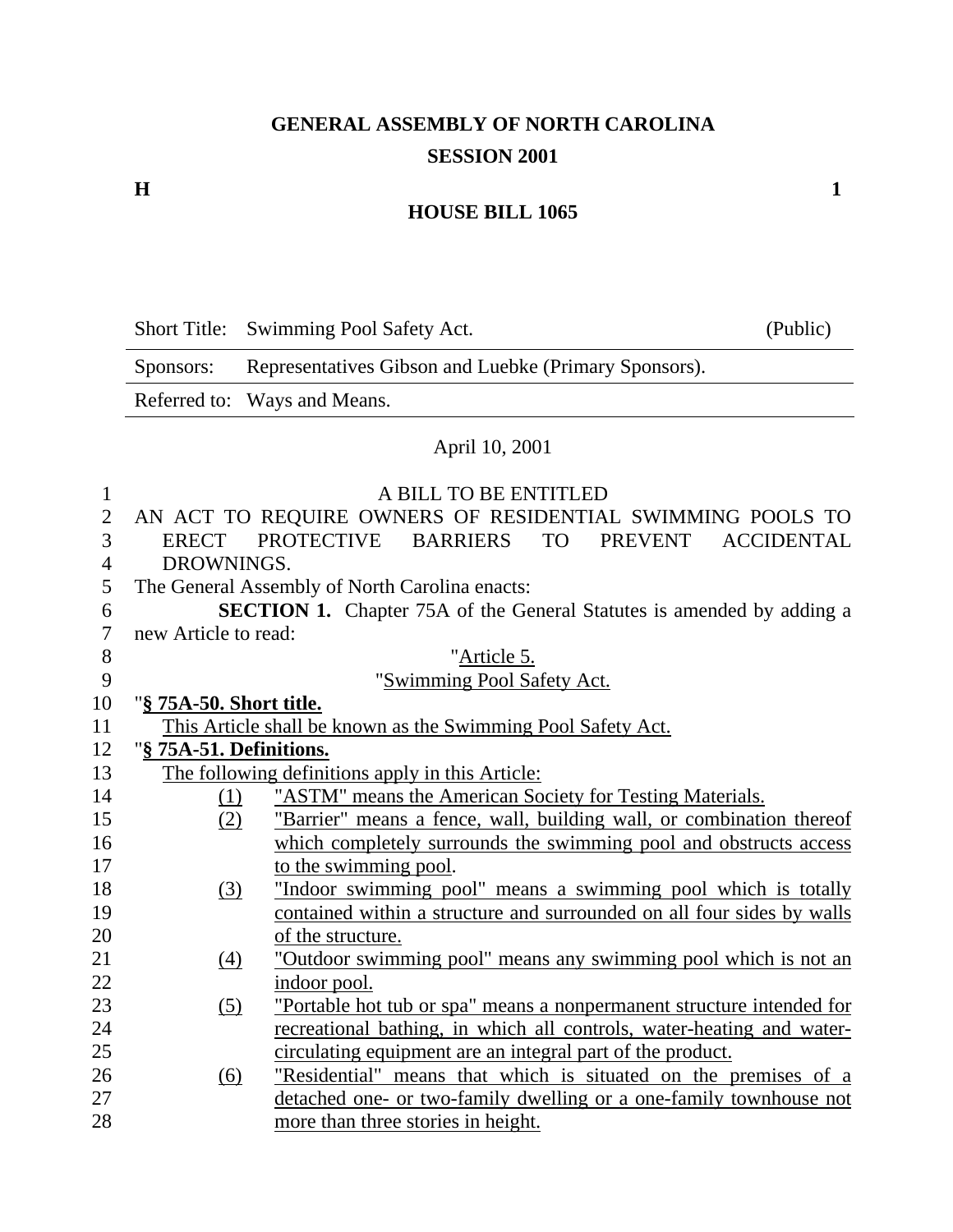|                |                                 |                            | <b>GENERAL ASSEMBLY OF NORTH CAROLINA</b>                                           | <b>SESSION 2001</b> |
|----------------|---------------------------------|----------------------------|-------------------------------------------------------------------------------------|---------------------|
| $\mathbf 1$    | (7)                             |                            | "Swimming pool" means any structure intended for swimming or                        |                     |
| $\mathbf{2}$   |                                 |                            | recreational bathing that contains water over 24 inches deep. This                  |                     |
| 3              |                                 |                            | includes in-ground, aboveground, and on-ground swimming pools, hot                  |                     |
| $\overline{4}$ |                                 |                            | tubs, and spas.                                                                     |                     |
| 5              | "§ 75A-52. Safety requirements. |                            |                                                                                     |                     |
| 6              |                                 |                            | On and after the effective date of this Article, every residential swimming pool in |                     |
| $\overline{7}$ |                                 |                            | this State shall have the following safety requirements:                            |                     |
| $8\,$          | (1)                             |                            | The pool must be entirely surrounded by a barrier that meets all of the             |                     |
| 9              |                                 |                            | following requirements:                                                             |                     |
| 10             |                                 | $\underline{\mathbf{a}}$ . | The top of the barrier shall be at least 48 inches above grade                      |                     |
| 11             |                                 |                            | measured on the side of the barrier which faces away from the                       |                     |
| 12             |                                 |                            | swimming pool. The maximum vertical clearance between                               |                     |
| 13             |                                 |                            | grade and the bottom of the barrier shall be two inches                             |                     |
| 14             |                                 |                            | measured on the side of the barrier which faces away from the                       |                     |
| 15             |                                 |                            | swimming pool. Where the top of the pool structure is above                         |                     |
| 16             |                                 |                            | grade, such as an aboveground pool, the barrier may be at                           |                     |
| 17             |                                 |                            | ground level, such as the pool structure, or mounted on top of                      |                     |
| 18             |                                 |                            | the pool structure. Where the barrier is mounted on top of the                      |                     |
| 19             |                                 |                            | pool structure, the maximum vertical clearance between the top                      |                     |
| 20             |                                 |                            | of the pool structure and the bottom of the barrier shall be four                   |                     |
| 21             |                                 |                            | inches.                                                                             |                     |
| 22             |                                 | <u>b.</u>                  | Openings in the barrier shall not allow passage of a                                |                     |
| 23             |                                 |                            | four-inch-diameter sphere.                                                          |                     |
| 24             |                                 | $\underline{c}$ .          | Solid barriers which do not have openings, such as masonry or                       |                     |
| 25             |                                 |                            | stone walls, shall not contain indentations or protrusions except                   |                     |
| 26             |                                 |                            | for normal construction tolerances and tooled masonry joints.                       |                     |
| 27             |                                 | <u>d.</u>                  | If the barrier is composed of horizontal and vertical members                       |                     |
| 28             |                                 |                            | and the distance between the tops of the horizontal members is                      |                     |
| 29             |                                 |                            | less than 45 inches, the horizontal members shall be located on                     |                     |
| 30             |                                 |                            | the swimming pool side of the fence. Spacing between vertical                       |                     |
| 31             |                                 |                            | members shall not exceed one and three-fourths inches in                            |                     |
| 32             |                                 |                            | width. If there are decorative cutouts within vertical members,                     |                     |
| 33             |                                 |                            | spacing within the cutouts shall not exceed one and three-                          |                     |
| 34             |                                 |                            | fourths inches in width.                                                            |                     |
| 35             |                                 | e.                         | If the barrier is composed of horizontal and vertical members                       |                     |
| 36             |                                 |                            | and the distance between the tops of the horizontal members is                      |                     |
| 37             |                                 |                            | 45 inches or more, spacing between vertical members shall not                       |                     |
| 38             |                                 |                            | exceed four inches. If there are decorative cutouts within                          |                     |
| 39             |                                 |                            | vertical members, spacing within the cutouts shall not exceed                       |                     |
| 40             |                                 |                            | one and three-fourths inches in width.                                              |                     |
| 41             |                                 | <u>f.</u>                  | If the barrier is composed of diagonal members, such as a                           |                     |
| 42             |                                 |                            | lattice fence, the maximum opening formed by the diagonal                           |                     |
| 43             |                                 |                            | members shall not be more than one and three-fourths inches.                        |                     |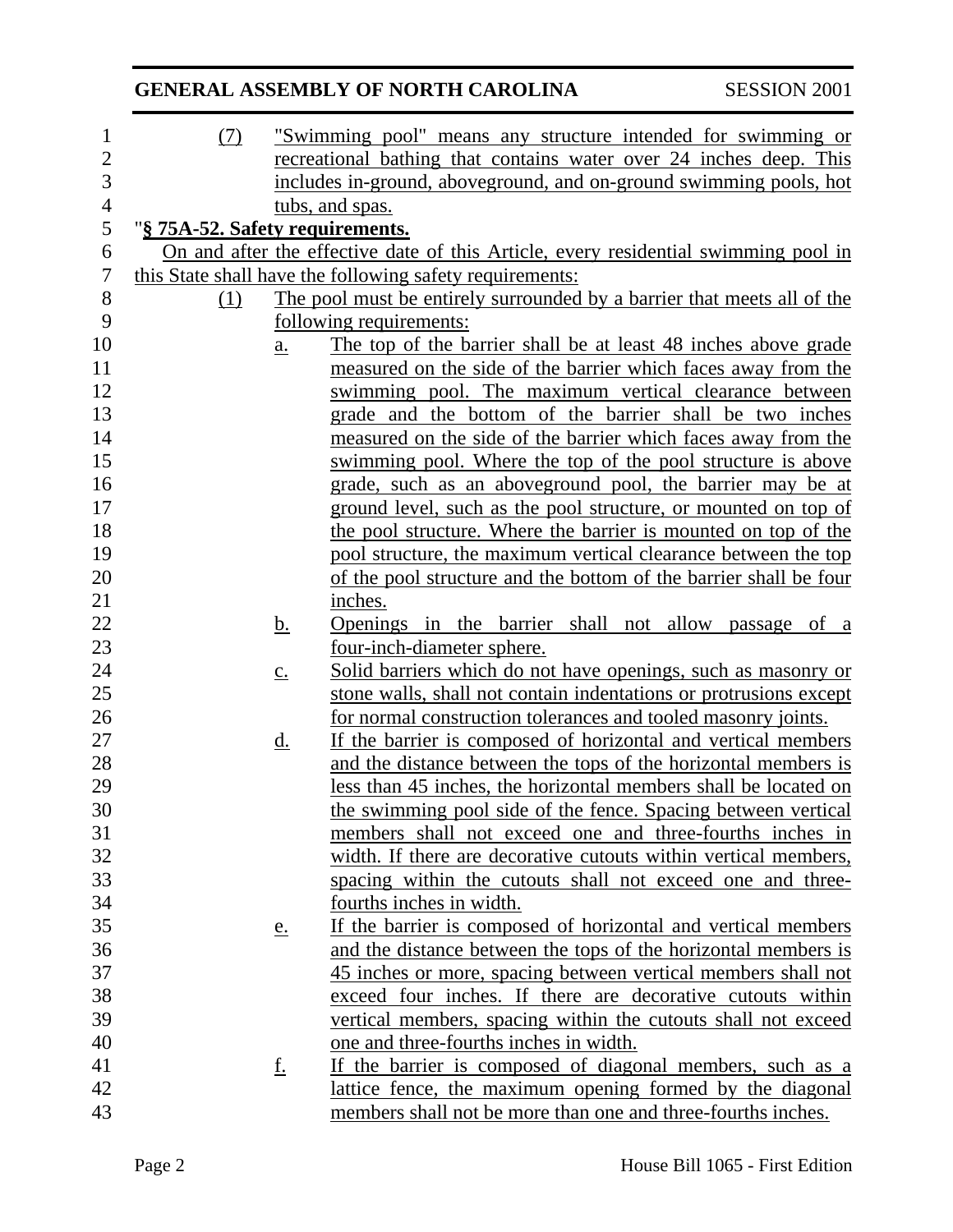| $\mathbf{1}$   |     | g.                | If the barrier is a chain link fence, the maximum mesh size shall    |
|----------------|-----|-------------------|----------------------------------------------------------------------|
| $\overline{2}$ |     |                   | be a one and one-fourth-inch square unless the fence is              |
| $\overline{3}$ |     |                   | provided with slats fastened at the top or the bottom which          |
| $\overline{4}$ |     |                   | reduce the openings to not more than one and three-fourths           |
| 5              |     |                   | inches.                                                              |
| 6              | (2) |                   | Any gate providing direct access to the pool must meet all of the    |
| $\overline{7}$ |     |                   | following requirements:                                              |
| $8\,$          |     | $\underline{a}$ . | It shall comply with the requirements in subdivision (1) of this     |
| 9              |     |                   | section.                                                             |
| 10             |     | <u>b.</u>         | It shall be equipped to accommodate a locking device.                |
| 11             |     | $\underline{c}$ . | If it is a pedestrian-access gate, it shall open outward away from   |
| 12             |     |                   | the pool and shall be self-closing and self-latching.                |
| 13             |     |                   |                                                                      |
|                |     | <u>d.</u>         | If it is other than a pedestrian-access gate, it shall have a self-  |
| 14             |     |                   | latching device.                                                     |
| 15             | (3) |                   | Any release mechanism on a self-latching device must meet the        |
| 16             |     |                   | following requirements:                                              |
| 17             |     | $\underline{a}$ . | It must be placed no lower than 54 inches from the bottom of         |
| 18             |     |                   | the gate; or                                                         |
| 19             |     | <u>b.</u>         | If it is located less than 54 inches from the bottom of the gate, it |
| 20             |     |                   | shall be located on the pool side of the gate at least three inches  |
| 21             |     |                   | below the top of the gate, and the gate and barrier shall have no    |
| 22             |     |                   | opening greater than one-half inch within 18 of the release          |
| 23             |     |                   | mechanism.                                                           |
| 24             | (4) |                   | If a wall of a dwelling serves as part of the barrier, one of the    |
| 25             |     |                   | following conditions shall be met:                                   |
| 26             |     | $\underline{a}$ . | The pool shall be equipped with a powered safety cover in            |
| 27             |     |                   | compliance with ASTM ES 13-89; or                                    |
| 28             |     | <u>b.</u>         | All doors with direct access to the pool through that wall shall     |
| 29             |     |                   | be equipped with an alarm which produces an audible warning          |
|                |     |                   |                                                                      |
| 30             |     |                   | when the door and its screen, if present, are opened. The alarm      |
| 31             |     |                   | shall sound continuously for a minimum of 30 seconds                 |
| 32             |     |                   | immediately after the door is opened and be capable of being         |
| 33             |     |                   | heard throughout the house during normal household activities.       |
| 34             |     |                   | The alarm shall automatically reset under all conditions. The        |
| 35             |     |                   | alarm system shall be equipped with a manual means, such as          |
| 36             |     |                   | touchpad or switch, to temporarily deactivate the alarm for a        |
| 37             |     |                   | single opening. The deactivation shall last for not more than 15     |
| 38             |     |                   | seconds. The deactivation switch or switches shall be located at     |
| 39             |     |                   | least 54 inches above the threshold of the door; or                  |
| 40             |     | $\underline{c}$ . | Other means of protection, such as self-closing doors with self-     |
| 41             |     |                   | latching devices, approved by the North Carolina Building            |
| 42             |     |                   | Code Council, shall be acceptable so long as the degree of           |
| 43             |     |                   | protection afforded is not less than the protection afforded by      |
| 44             |     |                   | sub-subdivision a. or b. of this subdivision.                        |
|                |     |                   |                                                                      |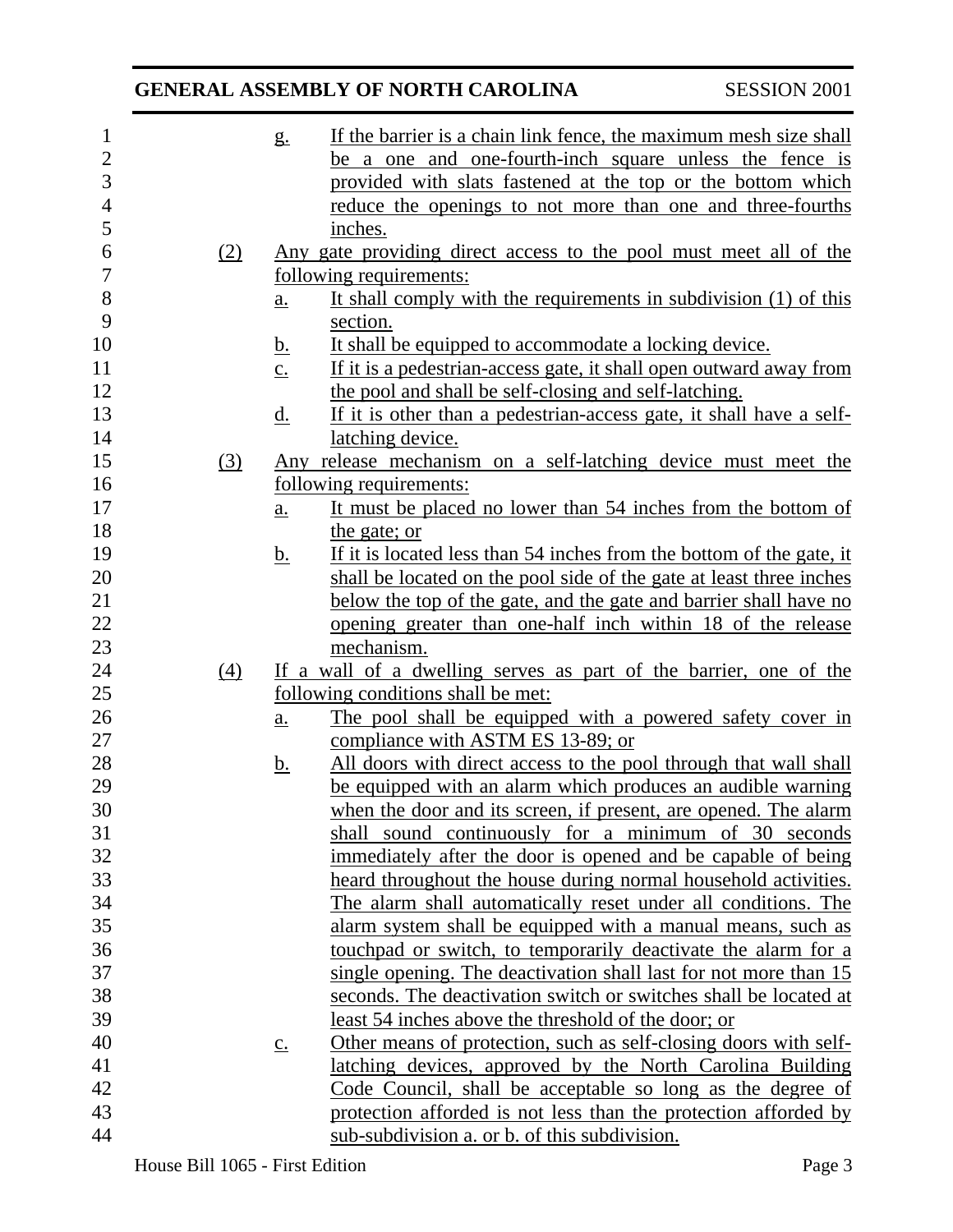| 1              | $\left( 5\right)$                                                                        | Where an aboveground pool structure is used as a barrier or where the                   |  |  |  |
|----------------|------------------------------------------------------------------------------------------|-----------------------------------------------------------------------------------------|--|--|--|
| $\overline{2}$ |                                                                                          | barrier is mounted on top of the pool structure, and the means of                       |  |  |  |
| 3              |                                                                                          | access is a ladder or steps, then the ladder or steps shall be capable of               |  |  |  |
| $\overline{4}$ |                                                                                          | being secured, locked, or removed to prevent access, or the ladder or                   |  |  |  |
| 5              |                                                                                          | steps shall be surrounded by a barrier which meets the requirements of                  |  |  |  |
| 6              |                                                                                          | subdivisions (1) and (2) of this section. When the ladder or steps are                  |  |  |  |
| $\overline{7}$ |                                                                                          | secured, locked, or removed, any opening created shall not allow the                    |  |  |  |
| 8              |                                                                                          | passage of a four-inch-diameter sphere.                                                 |  |  |  |
| 9              |                                                                                          | "§ 75A-53. Duty of contractors and owners.                                              |  |  |  |
| 10             | Any person entering into an agreement to build a residential swimming pool, or sell,     |                                                                                         |  |  |  |
| 11             | rent, or lease property on which is located a residential swimming pool shall give the   |                                                                                         |  |  |  |
| 12             | buyer, lessee, or renter notice of the provisions of this Article.                       |                                                                                         |  |  |  |
| 13             | "§ 75A-54. Penalties.                                                                    |                                                                                         |  |  |  |
| 14             |                                                                                          | Any person who owns or leases property on which is located a residential swimming       |  |  |  |
| 15             |                                                                                          | pool that fails to comply with this Article shall be guilty of a Class 3 misdemeanor,   |  |  |  |
| 16             |                                                                                          | except that no penalty shall be imposed if the person corrects the nonconformity within |  |  |  |
| 17             | 45 days after the date on which the citation was issued.                                 |                                                                                         |  |  |  |
| 18             | "§ 75A-55. Exceptions.                                                                   |                                                                                         |  |  |  |
| 19             | This Article does not apply to:                                                          |                                                                                         |  |  |  |
| 20             | (1)                                                                                      | Any system of pumps, irrigation canals, or irrigation flood control or                  |  |  |  |
| 21             |                                                                                          | drainage works constructed or operated for the purpose of storing,                      |  |  |  |
| 22             |                                                                                          | delivering, distributing, or conveying water.                                           |  |  |  |
| 23             | (2)                                                                                      | <u>Any political subdivision that has adopted or adopts a residential pool</u>          |  |  |  |
| 24             |                                                                                          | safety ordinance, provided the ordinance is equal to or more stringent                  |  |  |  |
| 25             |                                                                                          | to the provisions of this act.                                                          |  |  |  |
| 26             | (3)                                                                                      | Stock ponds, storage tanks, livestock operations, livestock watering                    |  |  |  |
| 27             |                                                                                          | troughs, or other structures used in normal agricultural practices.                     |  |  |  |
| 28             | (4)                                                                                      | Any portable hot tub or spa with a safety cover that complies with the                  |  |  |  |
| 29             |                                                                                          | ASTM ES 13.                                                                             |  |  |  |
| 30             | (5)                                                                                      | Small, temporary pools not more than 24 inches deep designed for use                    |  |  |  |
| 31             |                                                                                          | by children which are commonly referred to as "wading pools" or                         |  |  |  |
| 32             |                                                                                          | "kiddy pools."                                                                          |  |  |  |
| 33             |                                                                                          | <b>SECTION 2.</b> The Department of Insurance and the Building Code Council             |  |  |  |
| 34             |                                                                                          | shall amend the State Building Code to comply with this act.<br>Specifically, the       |  |  |  |
| 35             |                                                                                          | requirements of this act for the construction of swimming pools shall apply statewide   |  |  |  |
| 36             | and shall apply to residential swimming pools as defined in this act. On or before April |                                                                                         |  |  |  |
| 37             | 1, 2002, the Department of Insurance shall report to the General Assembly on any         |                                                                                         |  |  |  |
| 38             | legislative amendments to the North Carolina Building Code required by this act.         |                                                                                         |  |  |  |
| 39             | <b>SECTION 3.</b> This act applies to agreements to construct residential                |                                                                                         |  |  |  |
| 40             | swimming pools that are entered into on or after December 1, 2001, and applies to        |                                                                                         |  |  |  |
| 41             | offenses committed on or after that date. Owners and lessors of property on which a      |                                                                                         |  |  |  |
| 42             | completed residential swimming pool is located prior to the effective date of this act   |                                                                                         |  |  |  |